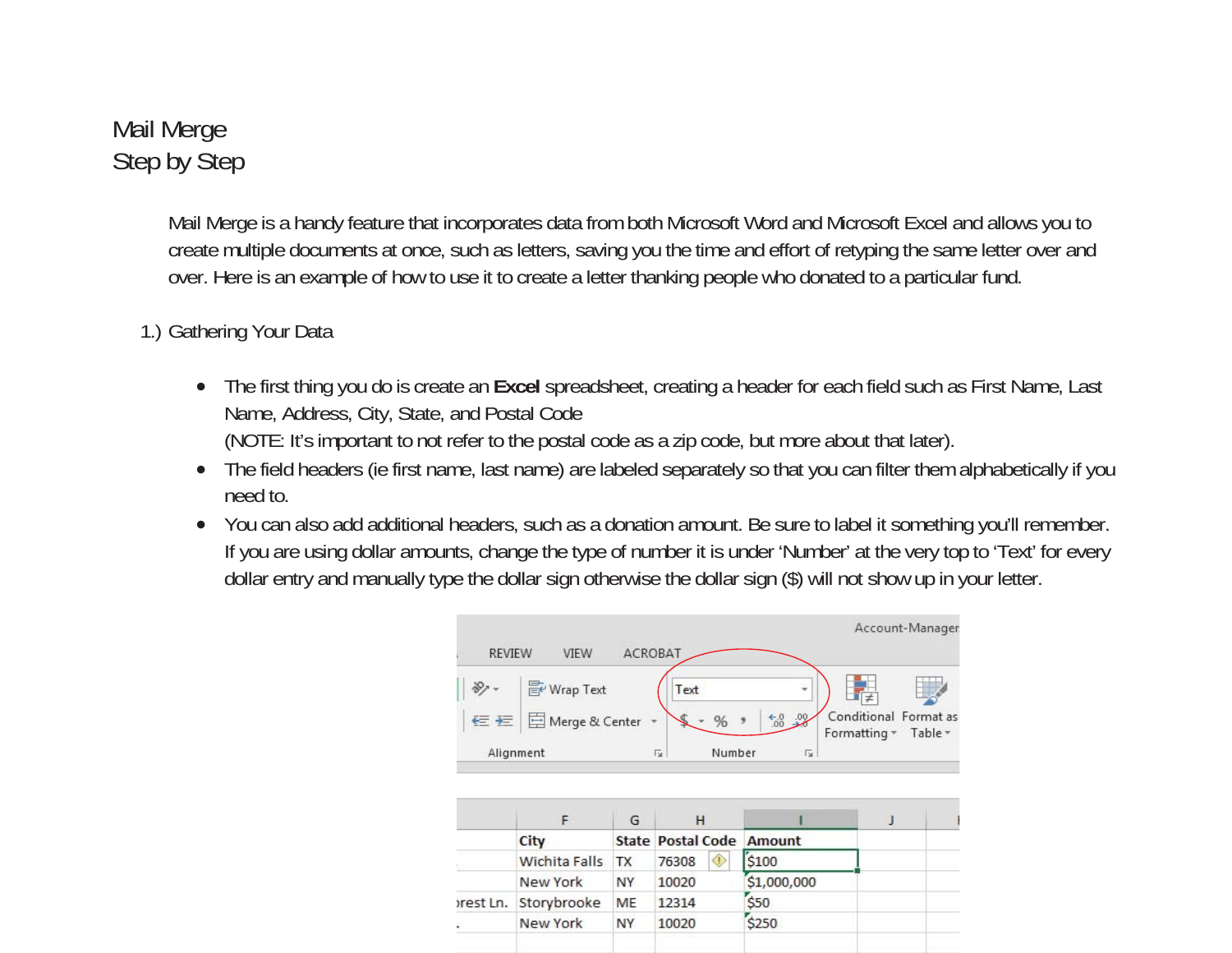- 2.) Prepare your letter in **Microsoft Word**. When creating a letter, it's a good idea to insert a placeholder where the information from the mail merge will be placed, ie [Address], [Amount].
- 3.) Under "Mailings" in Microsoft Word click on 'Start Mail Merge' and click on 'Step by Step Mail Merge Wizard.'

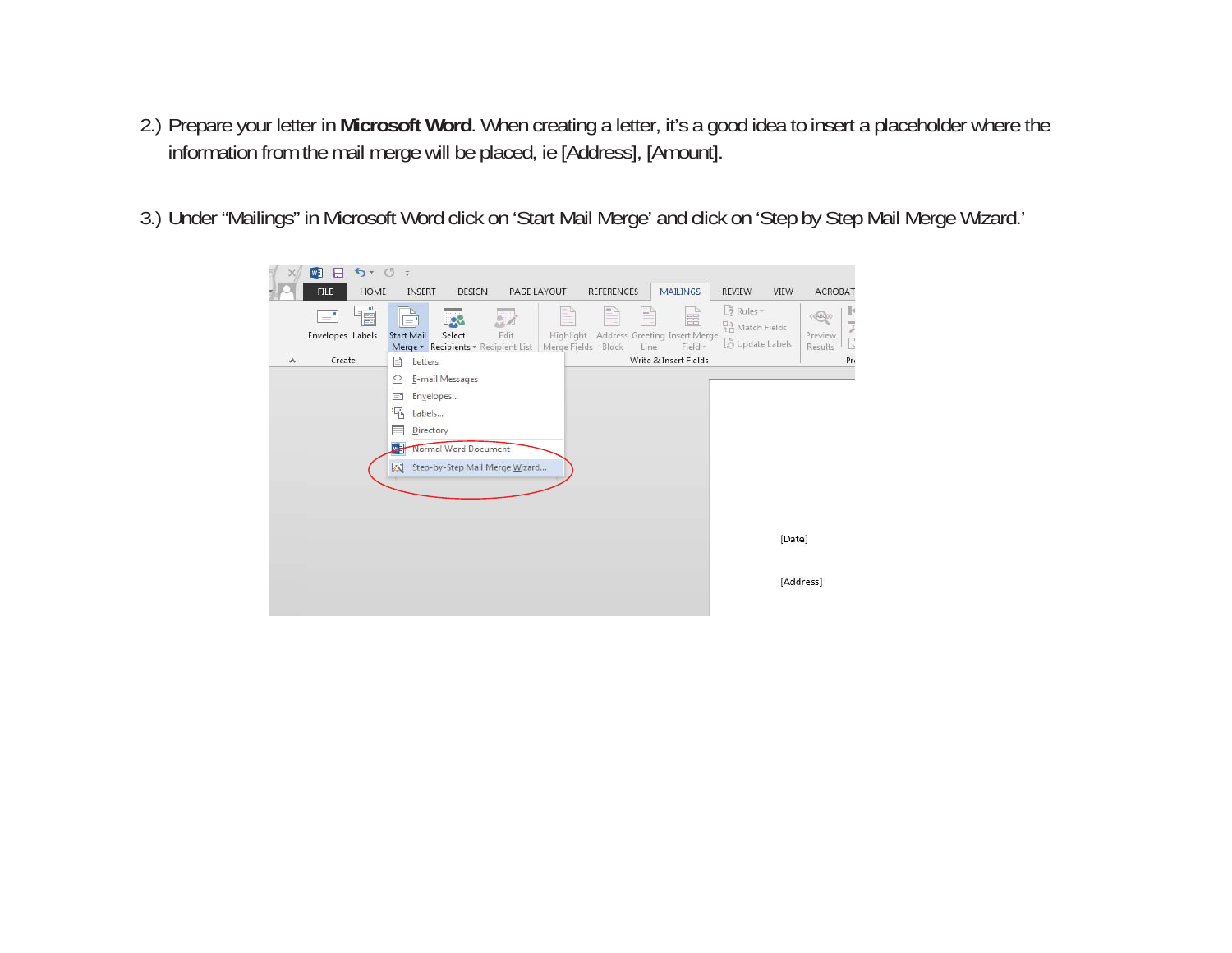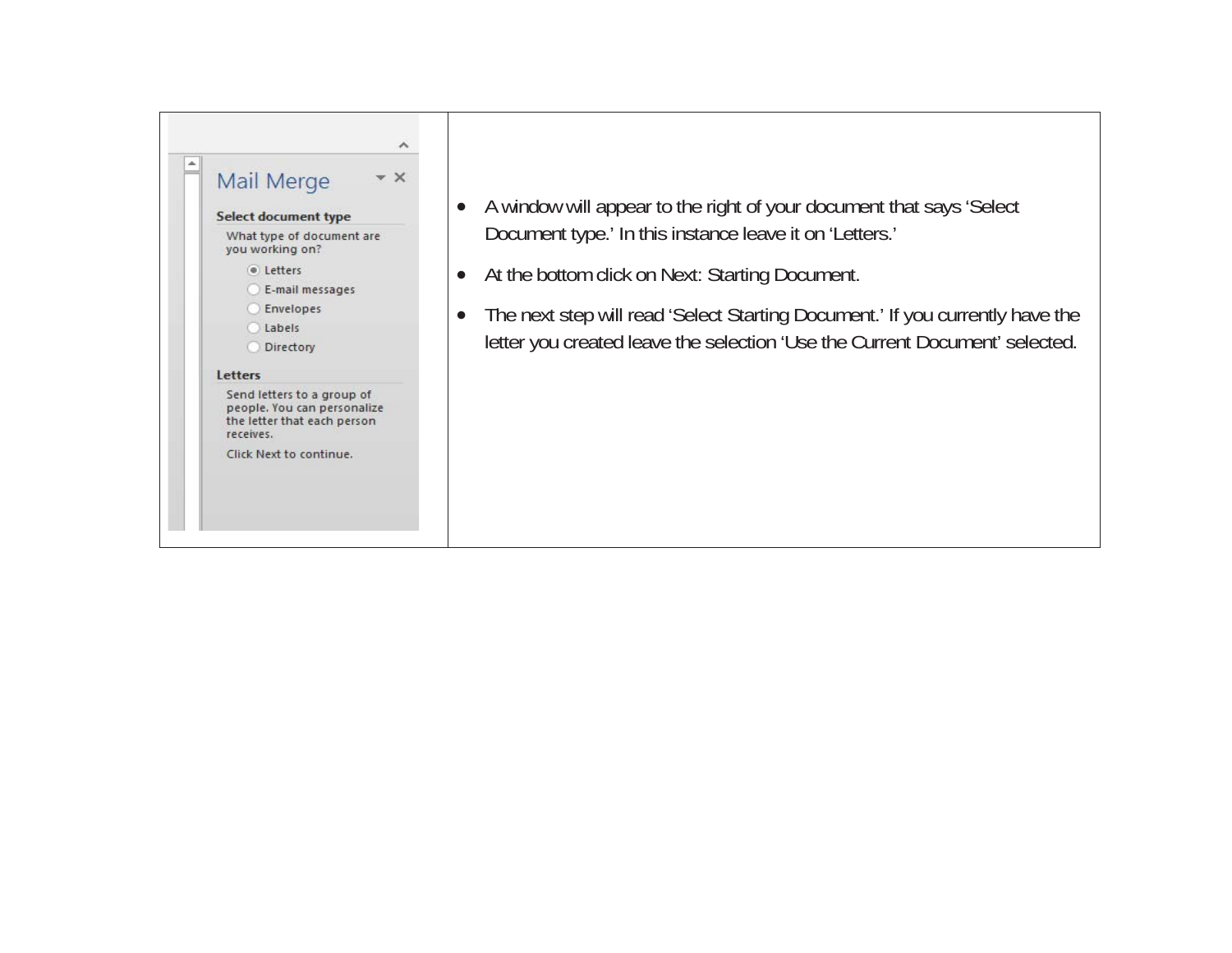

 $\bullet$  Once you find your document click open and a box will show up that says 'Select table.' If you only had one tab on your spreadsheet click okay.

| <b>Select Table</b>                                         |             |          |                         |              | 7 |  |
|-------------------------------------------------------------|-------------|----------|-------------------------|--------------|---|--|
| Name                                                        | Description | Modified | Created                 | Type         |   |  |
| <b>囲Sheet1\$</b>                                            |             |          | 12:00:00 AM 12:00:00 AM | <b>TABLE</b> |   |  |
|                                                             |             |          |                         |              |   |  |
|                                                             |             |          |                         |              |   |  |
| ∢                                                           |             | m        |                         |              |   |  |
| Cancel<br>OK<br>T First row of data contains column headers |             |          |                         |              |   |  |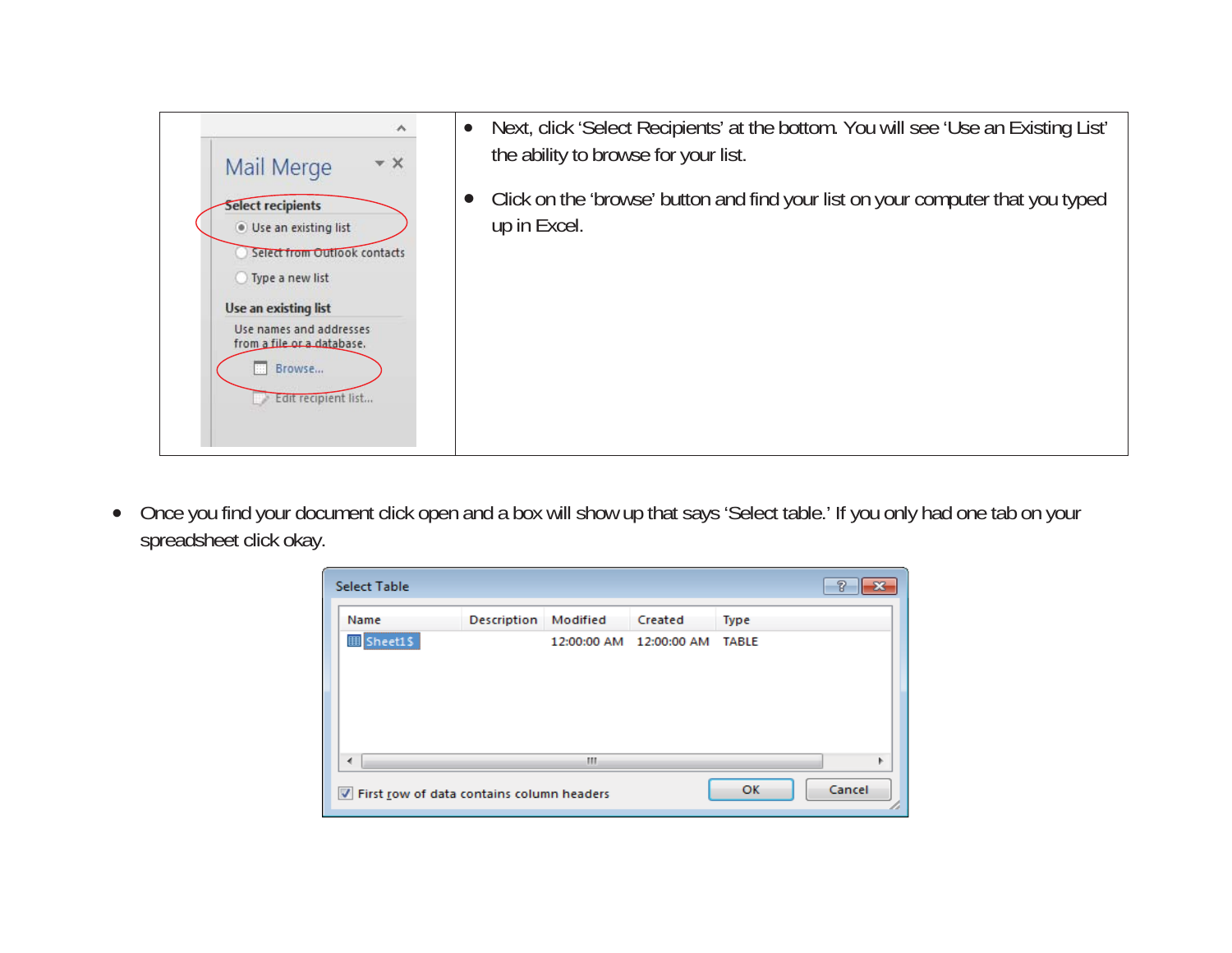• You will then see the data you had typed. You can also choose to leave off certain names if you want to. Click okay.

|                           |                         | $\sqrt{3}$<br>$-x$<br>Mail Merge Recipients |                                     |                                                                                                                                                                                                              |                 |                                                            |                                         |            |                                     |                                                             |
|---------------------------|-------------------------|---------------------------------------------|-------------------------------------|--------------------------------------------------------------------------------------------------------------------------------------------------------------------------------------------------------------|-----------------|------------------------------------------------------------|-----------------------------------------|------------|-------------------------------------|-------------------------------------------------------------|
| click OK.                 |                         |                                             |                                     | This is the list of recipients that will be used in your merge. Use the options below to add to or change your list. Use the checkboxes to add or remove recipients from the merge. When your list is ready, |                 |                                                            |                                         |            |                                     |                                                             |
| Data Source               | $\overline{\mathbf{v}}$ | Last Name                                   | $\overline{\phantom{a}}$ First Name | $\overline{\phantom{a}}$ Address<br>▼                                                                                                                                                                        | City            | $\overline{\phantom{a}}$ State<br>$\overline{\phantom{0}}$ | Postal Code<br>$\overline{\phantom{a}}$ | Date       | $\overline{\phantom{a}}$ Salutation | $\overline{\phantom{a}}$ Amount<br>$\overline{\phantom{0}}$ |
| Account-Manage            | ▽                       | Doe                                         | Jane                                | 123 Sesame St.                                                                                                                                                                                               | Wichita Falls   | <b>TX</b>                                                  | 76308                                   | 10/30/2014 | Ms. Doe                             | \$100                                                       |
| Account-Manage            | ⊽                       | <b>Stark</b>                                | Tony                                | W. 50th St.                                                                                                                                                                                                  | <b>New York</b> | <b>NY</b>                                                  | 10020                                   | 10/30/2014 | Mr. Stark                           | \$1,000,000                                                 |
| Account-Manage            | ☞                       | Swan                                        | Emma                                | 7 Enchanted Forest Ln.                                                                                                                                                                                       | Storybrooke     | <b>ME</b>                                                  | 12314                                   | 10/30/2014 | Ms. Swan                            | \$50                                                        |
| Account-Manage            | ⊽                       | Holmes                                      | Sherlock                            | 221 B. Baker St.                                                                                                                                                                                             | New York        | <b>NY</b>                                                  | 10020                                   | 10/30/2014 | Mr. Holmes                          | \$250                                                       |
|                           |                         |                                             |                                     |                                                                                                                                                                                                              |                 |                                                            |                                         |            |                                     |                                                             |
|                           |                         |                                             |                                     |                                                                                                                                                                                                              |                 |                                                            |                                         |            |                                     |                                                             |
|                           |                         | Refine recipient list                       |                                     |                                                                                                                                                                                                              |                 |                                                            |                                         |            |                                     |                                                             |
| Account-Managers-Database |                         | AJ.<br>Sort                                 |                                     |                                                                                                                                                                                                              |                 |                                                            |                                         |            |                                     |                                                             |
|                           |                         | $T_{\rm em}$<br>Filter                      |                                     |                                                                                                                                                                                                              |                 |                                                            |                                         |            |                                     |                                                             |
|                           |                         | ×.                                          | Find duplicates                     |                                                                                                                                                                                                              |                 |                                                            |                                         |            |                                     |                                                             |
|                           |                         | اھ<br>$\overline{\phantom{a}}$              | Find recipient                      |                                                                                                                                                                                                              |                 |                                                            |                                         |            |                                     |                                                             |
| Data Source<br>Edit       | Refresh                 |                                             | Validate addresses                  |                                                                                                                                                                                                              |                 |                                                            |                                         |            |                                     |                                                             |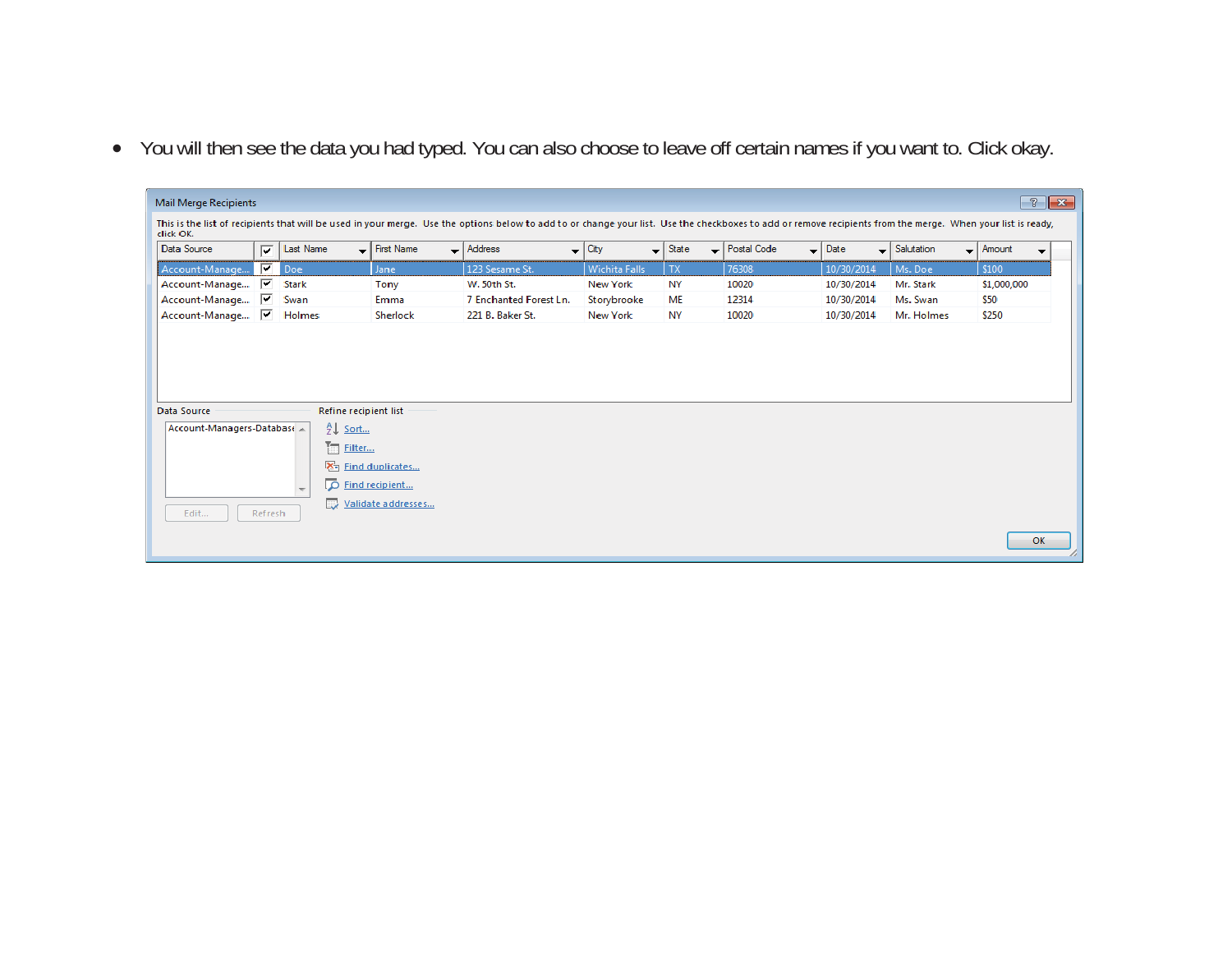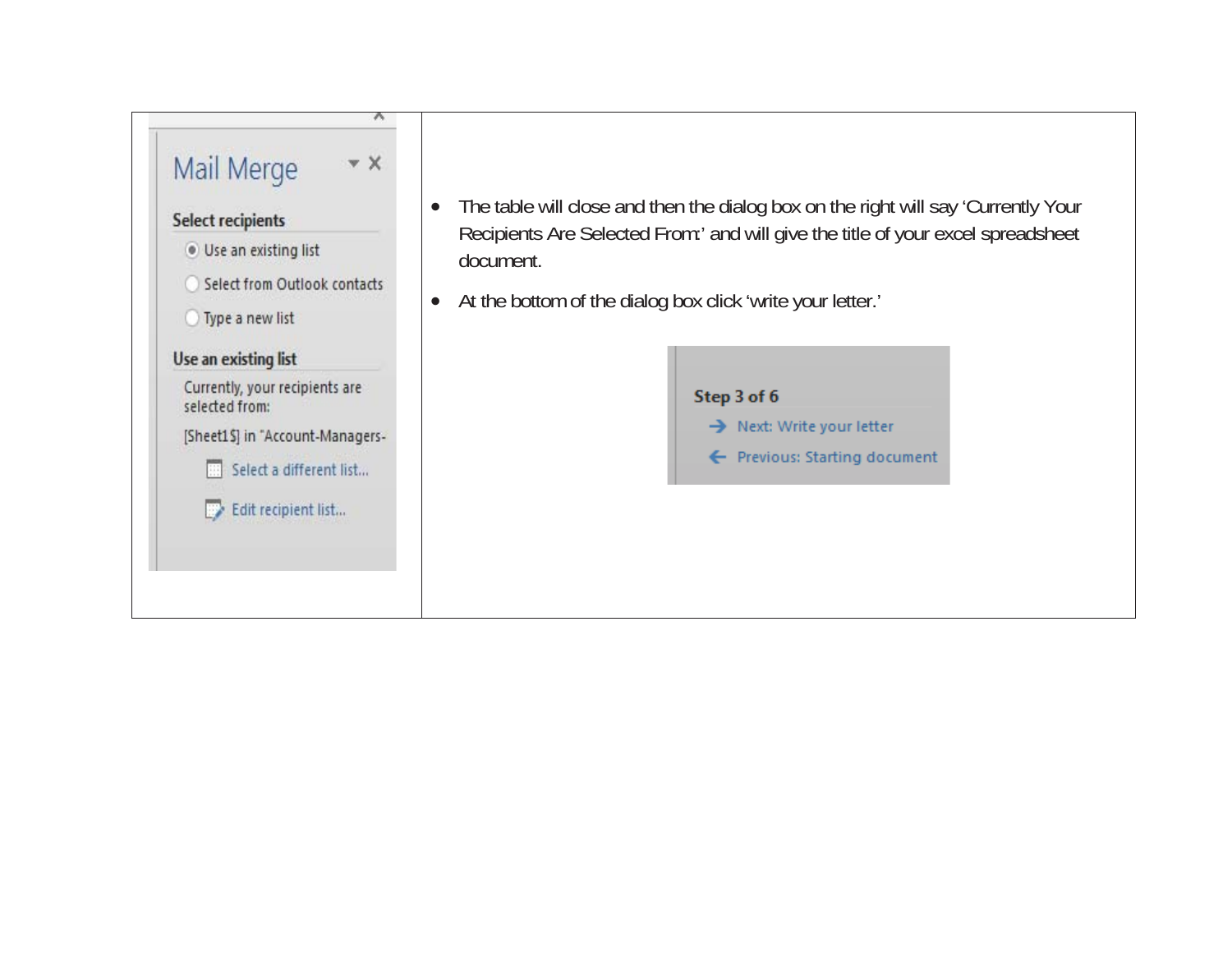| – ×<br>Mail Merge                                                                                                                                                                                                                                                                                                   | From there you can start adding your fields from your spreadsheet. Highlight the<br>$\bullet$<br>placeholder marked [Address] and then click on Address block. The spreadsheet<br>will pull in your data from your spreadsheet.                                                                                                                                                                                                                                                                                                                                                                                                                                                                                                                                                                                                      |
|---------------------------------------------------------------------------------------------------------------------------------------------------------------------------------------------------------------------------------------------------------------------------------------------------------------------|--------------------------------------------------------------------------------------------------------------------------------------------------------------------------------------------------------------------------------------------------------------------------------------------------------------------------------------------------------------------------------------------------------------------------------------------------------------------------------------------------------------------------------------------------------------------------------------------------------------------------------------------------------------------------------------------------------------------------------------------------------------------------------------------------------------------------------------|
| Write your letter                                                                                                                                                                                                                                                                                                   |                                                                                                                                                                                                                                                                                                                                                                                                                                                                                                                                                                                                                                                                                                                                                                                                                                      |
| If you have not already done<br>so, write your letter now.                                                                                                                                                                                                                                                          |                                                                                                                                                                                                                                                                                                                                                                                                                                                                                                                                                                                                                                                                                                                                                                                                                                      |
| To add recipient information                                                                                                                                                                                                                                                                                        | -?<br>$-x$<br><b>Insert Address Block</b>                                                                                                                                                                                                                                                                                                                                                                                                                                                                                                                                                                                                                                                                                                                                                                                            |
| to your letter, click a location<br>in the document, and then<br>click one of the items below.<br>Address block<br>Greeting line<br>Electronic postage<br><b>EH</b> More items<br>When you have finished<br>writing your letter, click Next.<br>Then you can preview and<br>personalize each recipient's<br>letter. | Specify address elements<br>Preview<br>Here is a preview from your recipient list:<br>Insert recipient's name in this format:<br>ÞИ<br>Josh<br>11<br>Josh Randall Jr.<br>Josh Q. Randall Jr.<br>Jane Doe<br>Joshua<br>123 Sesame St.<br>Joshua Randall Jr.<br>Wichita Falls, TX 76308<br>Joshua Q. Randall Jr.<br>$\sqrt{}$ Insert company name<br>Insert postal address:<br>Never include the country/region in the address<br>Always include the country/region in the address<br><b>Correct Problems</b><br>© Only include the country/region if different than:<br>If items in your address block are missing or out of order, use<br><b>United States</b><br>Match Fields to identify the correct address elements from<br>your mailing list.<br>The Format address according to the destination country/region<br>Match Fields |
|                                                                                                                                                                                                                                                                                                                     | OK<br>Cancel                                                                                                                                                                                                                                                                                                                                                                                                                                                                                                                                                                                                                                                                                                                                                                                                                         |

x If you did not write 'postal code' and wrote 'zip code' instead you can click on **'match fields'** and find the field that matches 'postal code' instead. Be sure to cycle through your address list to make sure your addresses are correct. Click okay.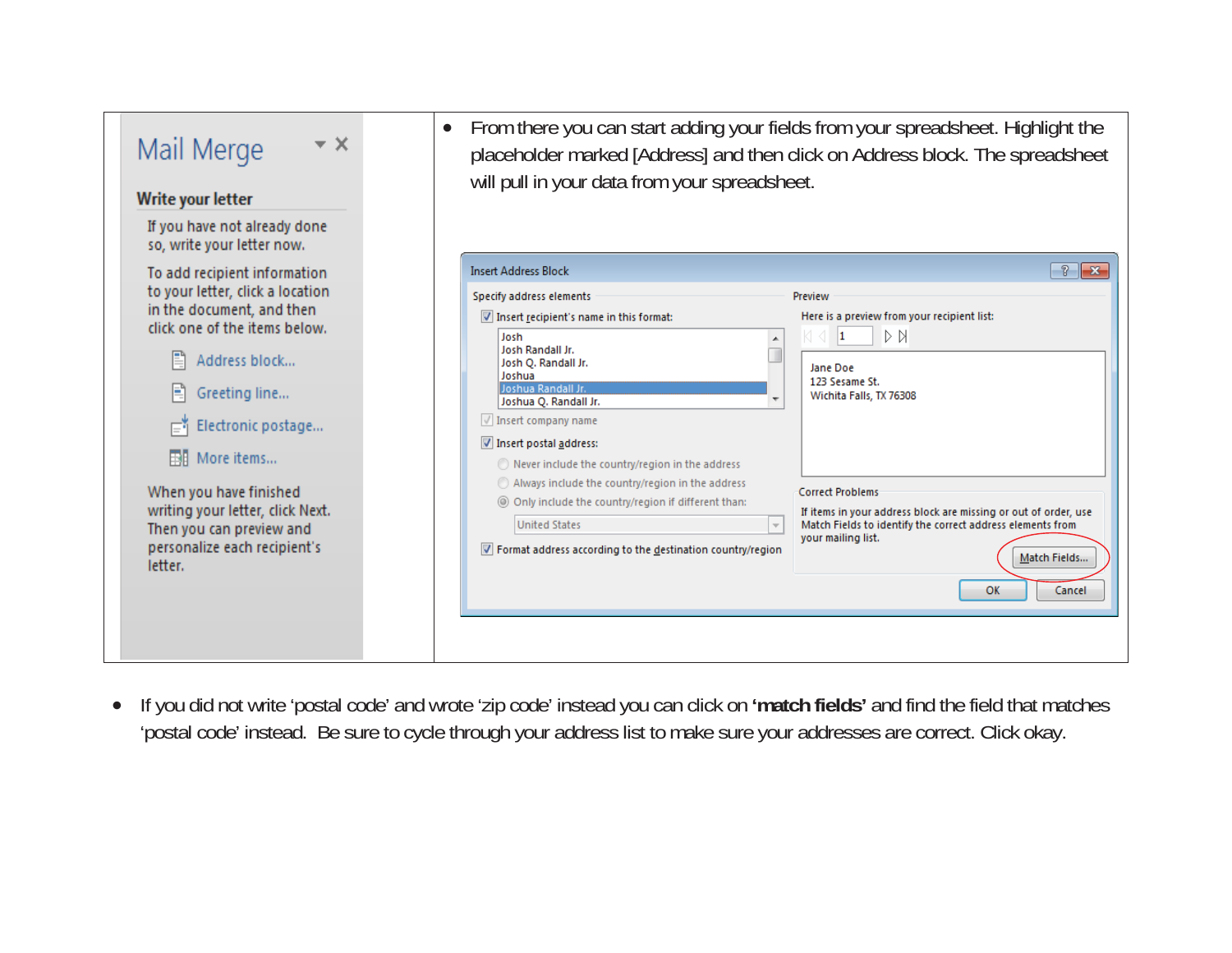• Highlight the greeting line placeholder and replace it with the 'Greeting Line' under Write Your Letter. You can also filter it to where it only lists their first name.

| Insert Greeting Line<br>-23                                                                                                                                                                                                                                                                                                                                                                                                                   | <b>Insert Greeting Line</b>                                                                                                                                                                                                                                                                                                                                                                                                                                                                                                                                       |
|-----------------------------------------------------------------------------------------------------------------------------------------------------------------------------------------------------------------------------------------------------------------------------------------------------------------------------------------------------------------------------------------------------------------------------------------------|-------------------------------------------------------------------------------------------------------------------------------------------------------------------------------------------------------------------------------------------------------------------------------------------------------------------------------------------------------------------------------------------------------------------------------------------------------------------------------------------------------------------------------------------------------------------|
| Greeting line format:<br>Dear<br>Joshua Randall Jr.<br>۰<br>▼<br>▼<br>Greeting line for invalid recipient names:<br>Dear Sir or Madam,<br>۰.<br>Preview<br>Here is a preview from your recipient list:<br>ÞИ<br>Dear Jane Doe,<br><b>Correct Problems</b><br>If items in your greeting line are missing or out of order, use Match Fields<br>to identify the correct address elements from your mailing list.<br>Match Fields<br>OK<br>Cancel | Greeting line format:<br>Dear<br>Joshua Randall Jr.<br>$\overline{\phantom{a}}$<br>▼<br>۰.<br>Greeting line for i Mr. Josh Randall Jr.<br>Joshua Randall Jr.<br>Dear Sir or Ma Josh Randall Jr.<br>Joshua and Cynthia Randall<br>Preview<br>Josh and Cynthia Randall<br>Here is a preview 1 Joshua<br>Josh<br>Joshua and Cynthia<br>Dear Jane Doe,<br><b>Correct Problems</b><br>If items in your greeting line are missing or out of order, use Match Fields<br>to identify the correct address elements from your mailing list.<br>Match Fields<br>OK<br>Cancel |

• For the other fields such as 'amount' you can highlight amount and go to 'More items.' Then, go down to 'amount' and select it.

| Insert Merge Field                                                                                                             | 7                 |
|--------------------------------------------------------------------------------------------------------------------------------|-------------------|
| Insert:<br>Address Fields                                                                                                      | O Database Fields |
| Fields:                                                                                                                        |                   |
| Date<br>Salutation<br><b>First Name</b><br><b>Last Name</b><br><b>Address</b><br>City<br><b>State</b><br>Postal Code<br>Amount |                   |
| Match Fields<br>Insert                                                                                                         | Cancel            |